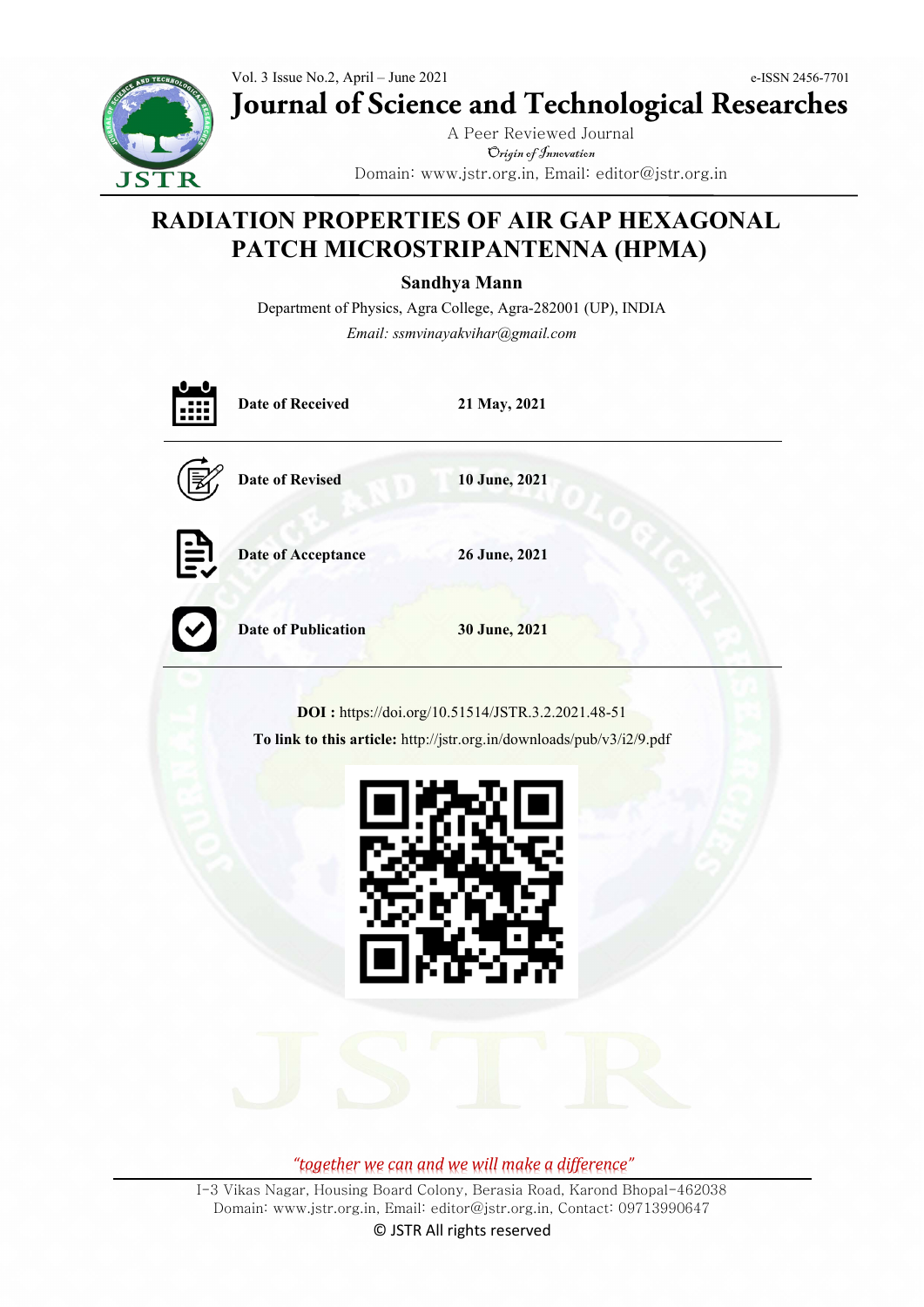# **RADIATION PROPERTIES OF AIR GAP HEXAGONAL PATCH MICROSTRIPANTENNA (HPMA)**

### **Sandhya Mann**

Department of Physics, Agra College, Agra-282001 (UP), INDIA

*Email: ssmvinayakvihar@gmail.com*

# **ABSTRACT**

The microstrip antenna with an air gap was introduced by Lee and Dahele and has been investigated for HPMA. The antenna consists of a hexagonal patch where an air gap also exists between the ground plane and the substrate below the hexagonal patch radiator. The recent years have seen a huge development in low cost compact antennas for communications purpose. This is where the microstrip antenna shines due to its light weight and compact size and capable of giving good radiation characteristics over a wide range of frequencies. We have investigated HPMA for various radiation characteristics at two operating frequencies in S and X band range.

*Keywords: Microstrip Antennas, Air Gap, Hexagonal Patch, Radiation Properties*

## **INTRODUCTION**

The idea of microstrip emerged in 1953 and was patent in 1955. It began to gain interest in 1970s. Microstrip antennas consists of planar resonant radiating element parallel to, but separated from a ground plane by a thin dielectric substrate  $(t \leq \land)$ . The radiating elements together with the feed lines are easily photo etched on a thin dielectric sheet on a ground plane. The element may be a simple resonant dipole or a patch or a printed array of patches of any shape – here we have used a hexagonal shape. The HPMA offer performance similar to that of a rectangular geometry however, in some applications such as arrays, HPMA geometries offer certain advantages over other configurations [10-13]. It tends to be slightly smaller than the rectangular patches and thus could be a candidate when space is limited. HPMA also lackthe preferred axis (i.e. there is no length or width). The feed as can be seen in Fig 1. can be placed anywhere instead of just along the length.



**Fig 1.** Top view of HPMA

Use of air gap between the substrate and the ground plane is that the effective permittivity is lowered resulting in the upward shift of resonance frequency [1,2,3]. Hence the band width increases due to this reduced effective permittivity and also due to the increased overall height of the dielectric. The air gap method has advantage as it has no additional cost and its application to any configuration and to arrays.

#### **Formulation and computation of the problem**

The configuration of air gap HPMAis shown in Fig 2. It is a two–layer cavity.The upper layer is the dielectric substrate of thickness h and relative permittivity of  $\varepsilon_r$  and the lower layer is an air gap of thickness  $\Delta$  with permittivity equal to one. For the purpose of computation, we can consider it as an equivalent single layered structure of total height  $H =$  $(h + \Delta)$ 

 $\varepsilon_{re} = \frac{\varepsilon_r (A + h)}{(A + h \varepsilon_r)}$  (1) The HPMA with air gap is assumed to be a resonant cavity with perfect conducting side walls. As the circular disk is a limiting case of a polygon with large number of sides, the resonant frequency for the dominant as well as for the higher order may be calculated through Eqn. 2 by replacing 'a' by equivalent radius aeq.

$$
f_{nm} = \frac{k_{nm}c}{2\pi a_{eff}\sqrt{\epsilon_{dyn}}} \qquad ...(2)
$$

The equivalent radius  $a_{eq}$  is determined by comparing areas of hexagon and a circular disk of radius aeq.

Thus,  $a_{eq} = 0.9094$  S, where S is one side of the hexagonal patch radiator. Hence, the modified Eqn. for resonant frequency is as follows:

$$
f_{nm} = \frac{1.1K_{nm}c}{2\pi S \sqrt{\epsilon_{dyn}}} \qquad \qquad \dots (3)
$$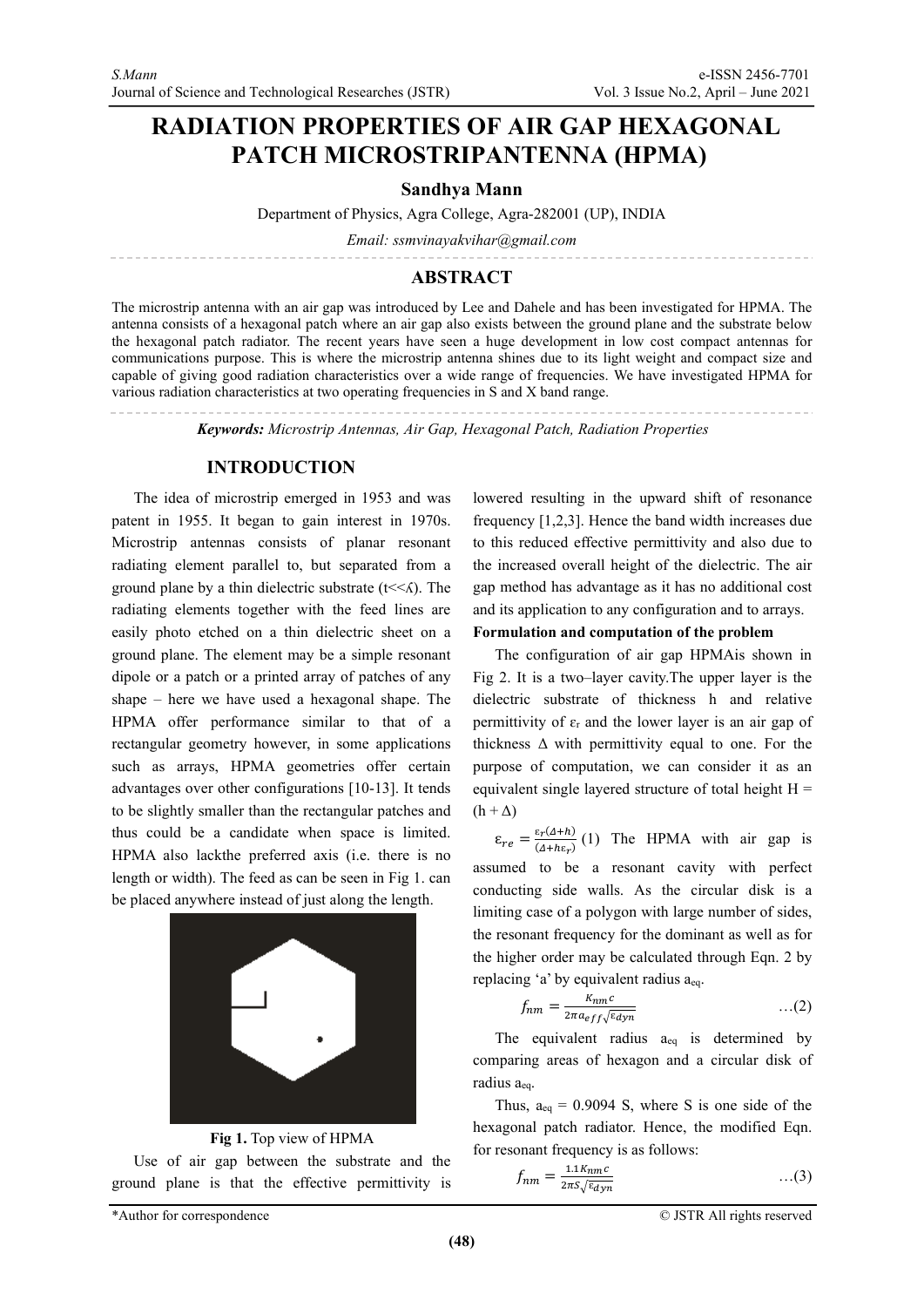Where  $K_{nm}=(ka)$  is the mth zero of derivative of Bessels function of order n. For dominant mode  $TM_{11}$ ( n=m=1 ),  $K_{11}$  = 1.84118, and c is the velocity of light in free space. An effective radius  $a_{\text{eff}}$  [5] is valid for h/a < 0.5 and  $\varepsilon_{\rm re}$  < 10.

$$
a_{eff} = a \left[ 1 + \frac{2h}{\pi \varepsilon_{ref} a} \left\{ \log \left( \frac{a}{2h} \right) + (1.41 \varepsilon_{ref} + \frac{h}{2h} \right) \right\}
$$

$$
1.77) + \frac{h}{a} (0.268 \varepsilon_{re} + 1.65) \Big\}^{1/2} \tag{4}
$$

Dynamic permittivity  $\varepsilon_{dyn}$  [6] is given by

$$
\varepsilon_{dyn} = \frac{c_{dyn}(\varepsilon)}{c_{dyn}(\varepsilon_0)} \qquad \qquad \dots(5)
$$

 $C_{dyn}(\varepsilon)$  is the total dynamic capacitance of the condenser formed by the conducting patch and the ground plane separated by a dielectric of permittivity  $\varepsilon$ . Fordominant mode TM<sub>11</sub>

$$
C_{dyn}(\varepsilon) = \frac{\varepsilon_0 \varepsilon_{ref} \pi}{h} \left[ 0.352a^2 + \frac{a_{eff}^2}{2} \right] \qquad \dots (6)
$$

and  $C_{dyn}(\epsilon_0)$  is obtained by replacing  $\epsilon$  by  $\epsilon_0$ in $C_{dyn}(\epsilon)$ .



**Fig 2.** HPMA with an air gap

HPMA can be analysed by many methods. However, we have used cavity model with some modifications as under for predicting adequately the radiation and other characteristics.

- 1. Due to close proximity between the conducting patch and the ground plane, only transverse magnetic- TM modes are assumed to exist. The zcomponent of the electric field is a function of z since the cavity is two layered.
- 2. The cavity is assumed to be bounded by perfect electric walls on the top and the bottom and by perfect magnetic wall along the edge.
- 3. Across the dielectric-air interface, the tangential electric field E and the normal electric flux density D are continuous.

#### **Fields of two layeredcavities:**

Based on above assumptions the fields of TM mode at a point  $(\rho, \phi, z)$  satisfying the electric wall conditions at  $z=0$  and  $z=H=(h+\Delta)$  are as follows [4] In the dielectric la

In the dielectric layer:\n
$$
\frac{1}{2} \times \frac{1}{2} = \frac{1}{2} \times \frac{1}{2} = \frac{1}{2} \times \frac{1}{2} = \frac{1}{2} \times \frac{1}{2} = \frac{1}{2} \times \frac{1}{2} = \frac{1}{2} \times \frac{1}{2} = \frac{1}{2} \times \frac{1}{2} = \frac{1}{2} \times \frac{1}{2} = \frac{1}{2} \times \frac{1}{2} = \frac{1}{2} \times \frac{1}{2} = \frac{1}{2} \times \frac{1}{2} = \frac{1}{2} \times \frac{1}{2} = \frac{1}{2} \times \frac{1}{2} = \frac{1}{2} \times \frac{1}{2} = \frac{1}{2} \times \frac{1}{2} = \frac{1}{2} \times \frac{1}{2} = \frac{1}{2} \times \frac{1}{2} = \frac{1}{2} \times \frac{1}{2} = \frac{1}{2} \times \frac{1}{2} = \frac{1}{2} \times \frac{1}{2} = \frac{1}{2} \times \frac{1}{2} = \frac{1}{2} \times \frac{1}{2} = \frac{1}{2} \times \frac{1}{2} = \frac{1}{2} \times \frac{1}{2} = \frac{1}{2} \times \frac{1}{2} = \frac{1}{2} \times \frac{1}{2} = \frac{1}{2} \times \frac{1}{2} = \frac{1}{2} \times \frac{1}{2} = \frac{1}{2} \times \frac{1}{2} = \frac{1}{2} \times \frac{1}{2} = \frac{1}{2} \times \frac{1}{2} = \frac{1}{2} \times \frac{1}{2} = \frac{1}{2} \times \frac{1}{2} = \frac{1}{2} \times \frac{1}{2} = \frac{1}{2} \times \frac{1}{2} = \frac{1}{2} \times \frac{1}{2} = \frac{1}{2} \times \frac{1}{2} = \frac{1}{2} \times \frac{1}{2} = \frac{1}{2} \times \frac{1}{2} = \frac{1}{2} \times \frac{1}{2} = \frac{1}{2} \times \frac{1}{2} = \frac{1}{2} \times \frac{1}{2} = \frac{1}{2} \times \frac{1}{2} = \frac{1}{2} \times \frac{1}{2} = \frac{1}{2} \
$$

$$
E_{z1} = C_1 J_n(k_1 \rho) \cos n \varphi \cos [\beta (H - z)] \qquad ...(7)
$$
  

$$
E = C_1 \rho L^{-1} L^{\prime} (L - z) \cos m \varphi \sin [\beta (H - z)] \qquad (8)
$$

$$
E_{\rho 1} = C_1 \beta k_1^{-1} J_n'(k_1 \rho) \cos n \varphi \sin [\beta (H - z)] \dots (8)
$$

$$
E_{\varphi 1} = -C_1 n \beta \rho^{-1} k_1^{-2} J_n(k_1 \rho) \sin n \varphi \sin[\beta(H - z)]
$$
  
...(9)

$$
H_{\rho 1} = -C_1 j \alpha \varepsilon n \rho^{-1} k_1^{-2} J_n(k_1 \rho) \sin n \varphi \cos[\beta(H - z)]
$$
  
...(10)

$$
H_{\varphi 1} = -C_1 j \omega \varepsilon k_1^{-1} J_n'(k_1 \rho) \cos n \varphi \cos [\beta (H - z)] \dots (11)
$$

where 1 <sup>2</sup> = ɷ<sup>2</sup>µ0ɛ − <sup>2</sup> …(12)

in air gap

$$
E_{z2} = C_2 J_n(k_2 \rho) \cos n \varphi \cos \beta_0 z \qquad \qquad \dots (13)
$$

$$
E_{\rho 2} = -C_2 \beta_0 k_2^{-1} J_n'(k_2 \rho) \cos n \varphi \sin \beta_0 z \qquad \dots (14)
$$

$$
E_{\varphi 2} = C_2 n \beta_0 \rho^{-1} k_2^{-2} J_n(k_2 \rho) \sin n \varphi \sin \beta_0 z \quad ...(15)
$$

$$
H_{\rho 2} = -C_2 j \omega \varepsilon_0 n \rho^{-1} k_2^{-2} J_n(k_2 \rho) \sin n \varphi \cos \beta_0 z
$$

$$
...(16)
$$

$$
H_{\varphi 2} = -C_2 j \omega \varepsilon_0 k_2^{-1} J_n'(k_2 \rho) \cos n \varphi \cos \beta_0 z \quad ...(17)
$$

where  $k_2^2 = \omega^2 \mu_0 \varepsilon_0 - \beta_0^2$  $...(18)$ 

#### **Input impedance and radiation resistance:**

Impedance is a prime determining factor in the amount of power transferred from the component to its associated circuitry and vice versa. However, in case of an antenna we must know how well the energy is coupled between the free space and the transmission line. Hence it becomes extremely important to study the impedance.

The HPMA is a resonant cavity, modelled by single resonant parallel L-C-R circuit. Taking  $f_r$  as resonant frequency, the input impedance is expressed as

$$
Z(f) = \frac{R(\rho)}{1 + Q_T^2 \left[\frac{f}{f_T} - \frac{f_T}{f}\right]^2} + j \left[ X_L - \frac{R(\rho)Q_T \left[\frac{f}{f_T} - \frac{f_T}{f}\right]}{1 + Q_T^2 \left[\frac{f}{f_T} - \frac{f_T}{f}\right]^2} \right] \dots (19)
$$

 $R(\rho)$  is the input resistance at resonance and  $Q_T$  is the quality factor associated with dielectric  $(Q_d)$ , conductor  $(Q_c)$  and radiation  $(Q_r)$  losses of the system.

$$
\frac{1}{\rho_T} = \frac{1}{\rho_d} + \frac{1}{\rho_c} + \frac{1}{\rho_r} \tag{20}
$$

$$
Q_d = \omega = \frac{1}{(tan \delta)}_{re}
$$
...(21)

$$
Q_c = H(\pi f \mu \sigma)^{\frac{1}{2}}(22)
$$

Where  $\sigma$ =conductivity of the patch metal

$$
Q_{r} = \frac{4a(K_{11}^{2} - 1)\epsilon_{re}^{3/2}}{dK_{11}^{3}F(K_{11}/\sqrt{\epsilon_{re}})}
$$
...(23)

Where  $K_{nm}$ =ka is the m<sup>th</sup> zero of derivative of Bessel's function of order n. For dominant mode  $TM_{11}(n=m=1)$ ,  $K_{11}=1.84118$ 

$$
\begin{aligned} -0.019411347X^6 + 0.001044121X^8 - 0.000049747X^{10} \\ \dots (24) \end{aligned}
$$

At resonance, the input impedance of HPMA is real. If the HPMA is fed at an arbitrary point  $(\rho_0, 0, 0)$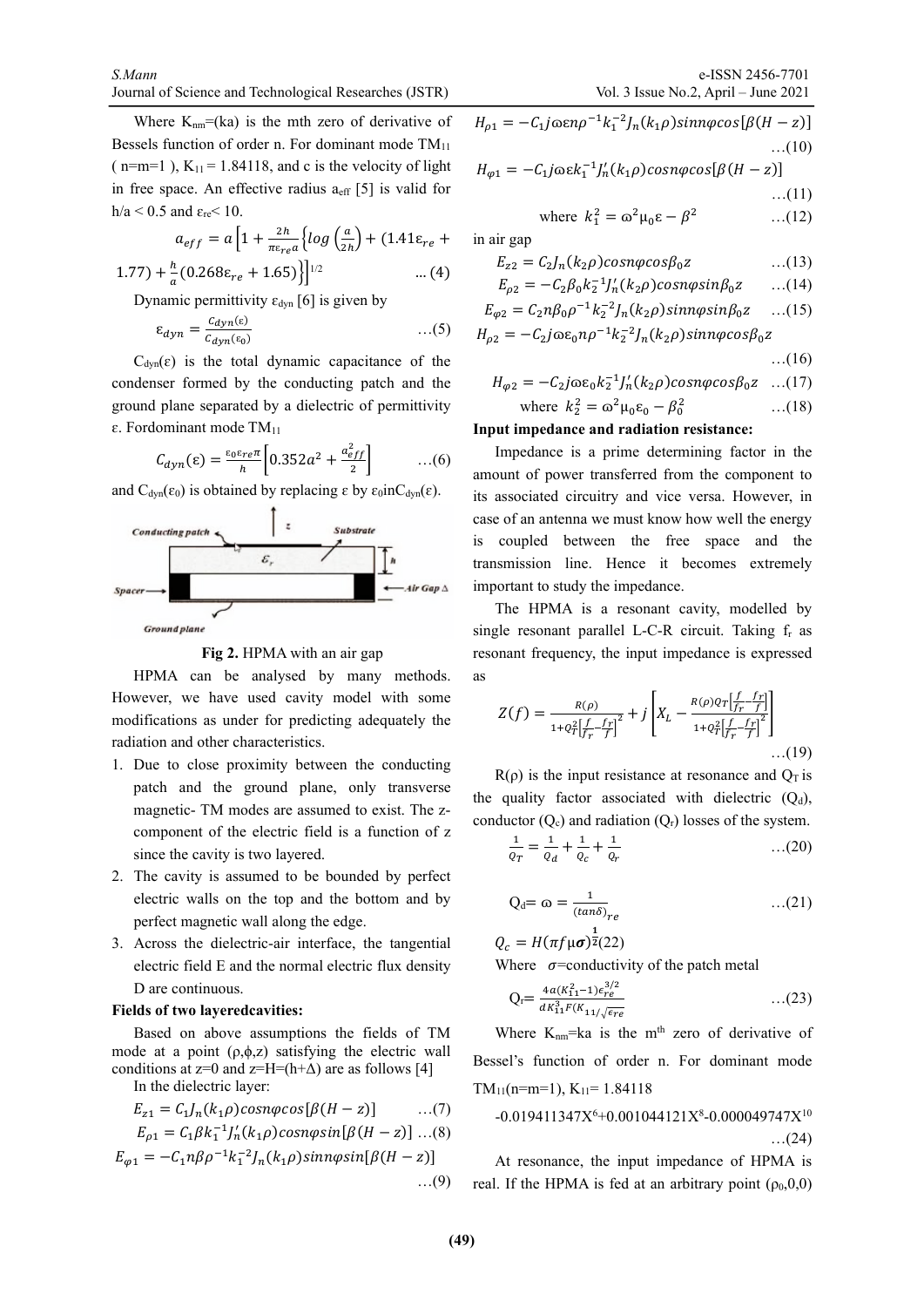the resistance at romance is

$$
R(\rho) = \frac{1}{c_T} \frac{J_1^2(k\rho_0)}{J_1^2(ka)} \qquad \qquad \dots (25)
$$

Where  $J_1$  is Besell's function of order one, k is propagation const. The fundamental mode corresponds to ka equal to  $K_{11}$  as 1.84118 and  $G_T$  total conductance that includes dielectric, omic and radiation losses.

$$
G_T = G_d + G_c + G_r
$$
...(26)  

$$
G = \frac{2.39 \tan \delta}{2.39 \tan \delta}
$$

$$
G_d = \frac{2.39 \tan \delta}{4 \mu_0 f_r H} \qquad ...(27)
$$

$$
G_c = \frac{2.39(\pi f_r \mu_0 \sigma)^{-1/2}}{4\mu_0 f_r H^2} \tag{29}
$$

$$
G_r = \frac{2.39}{4\mu_0 f_r H Q_r} \qquad \qquad \dots (30)
$$

The series inductive reactance due to coax-fed probe of diameter  $d_0$  is expressed as

$$
X_L = \frac{377 \, fh}{c} \log \left[ \frac{c}{f \pi d_0 \sqrt{\varepsilon_{re}}} \right] \tag{31}
$$

HPMA efficiency is defined as

$$
\eta\% = \frac{G_r}{G_T} \times 100 \tag{32}
$$

Radio measure is calculated from 
$$
R_r = \frac{960}{(ak_0)^2 I_1}
$$

\n...(33)

Where

$$
I_1 = \int_0^{\pi} {\left[ J_{n+1}(k_0 a \sin \theta) - J_{n-1}(k_0 a \sin \theta) \right]}^2 + \cos^2 \theta [J_{n+1}(k_0 a \sin \theta) +
$$
  

$$
I_{n+1}(k_0 a \sin \theta) +
$$
  

$$
I_{n+1}(k_0 a \sin \theta) +
$$
  

$$
I_{n+1}(k_0 a \sin \theta) +
$$
  

$$
I_{n+1}(k_0 a \sin \theta) +
$$
  

$$
I_{n+1}(k_0 a \sin \theta) +
$$
  

$$
I_{n+1}(k_0 a \sin \theta) +
$$
  

$$
I_{n+1}(k_0 a \sin \theta) +
$$
  

$$
I_{n+1}(k_0 a \sin \theta) +
$$

$$
J_{n-1}(k_0 a \sin \theta)^2 \sin \theta d\theta \qquad (34)
$$

Directivity[7,8]is the measure of the ability of an antenna to concentrate energy in a preferred direction and is expressed as

$$
D = \frac{8}{I_1} \tag{35}
$$

The gain  $G_g$  of the antenna is closely related to directivity.

$$
G_g = \eta D \tag{36}
$$

Important antenna parameters of air gap HPMA for two microwave frequencies 3 GHZ and 10 GHz at different air gap width have been calculated and tabled in Table 1 and 2 respectively.

**Table 1**: Antenna parameters of air gap HPMA at 3 GHz

| $\Delta\!K$ | S(cm) | $R_r(ohms)$ | D(dB) | G <sub>g</sub> (dB) |
|-------------|-------|-------------|-------|---------------------|
| 0.00        | 2.112 | 439.241     | 7.267 | 7.006               |
| 0.02        | 2.672 | 374.522     | 8.618 | 8.524               |
| 0.04        | 2.855 | 363.909     | 9.068 | 9.013               |
| 0.06        | 2.947 | 359.388     | 9.289 | 9.249               |
| 0.08        | 3.002 | 356.796     | 9.418 | 9.388               |
| 0.10        | 3.038 | 355.088     | 9.503 | 9.478               |
| 0.12        | 3.065 | 353.87      | 9.563 | 9.543               |
| 0.14        | 3.084 | 352.955     | 9.608 | 9.59                |
| 0.16        | 3.009 | 352.239     | 9.642 | 9.627               |
| 0.18        | 3.112 | 351.665     | 9.669 | 9.656               |

**Table 2:** Antenna parameters of air gap HPMA at 10 GHz

| $\Delta f$ | S(cm) | $R_r(ohms)$ | D(dB) | G <sub>g</sub> (dB) |
|------------|-------|-------------|-------|---------------------|
| $\theta$   | 0.634 | 547.277     | 8.222 | 8.146               |
| 0.01       | 0.678 | 414.916     | 7.612 | 7.563               |
| 0.02       | 0.712 | 400.579     | 7.883 | 7.842               |
| 0.03       | 0.739 | 391.281     | 8.099 | 8.064               |
| 0.04       | 0.760 | 384.82      | 8.276 | 8.245               |
| 0.05       | 0.778 | 380.092     | 8.422 | 8.395               |
| 0.06       | 0.793 | 376.485     | 8.546 | 8.521               |
| 0.07       | 0.806 | 373.643     | 8.651 | 8.628               |
| 0.08       | 0.817 | 371.393     | 8.742 | 8.721               |
| 0.09       | 0.826 | 369.439     | 8.820 | 8.801               |
| 0.10       | 0.835 | 367.836     | 8.889 | 8.872               |